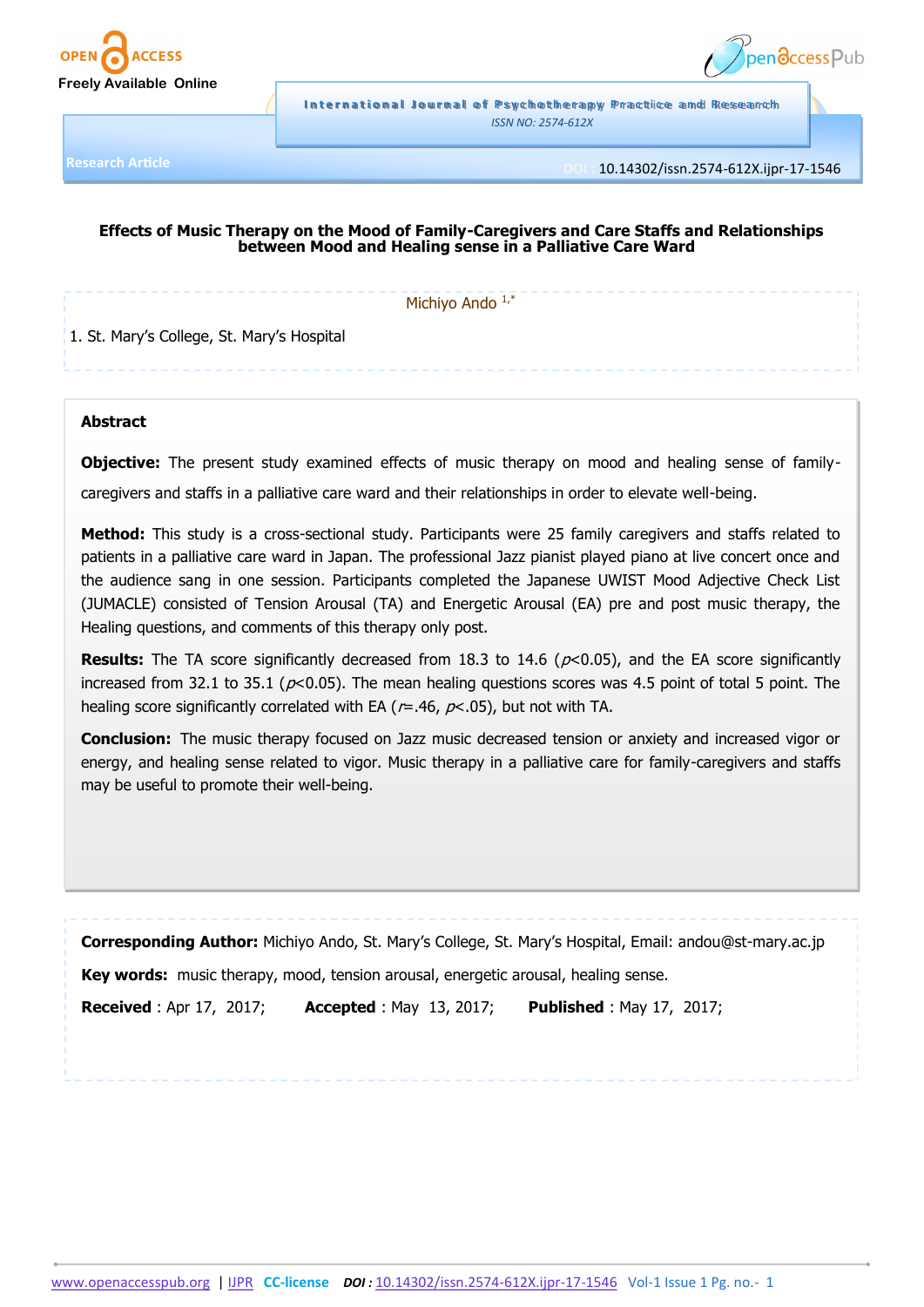



# **Introduction**

Recently, the number of elders is increasing, and many elders will die in near future. Family members experience fatigue<sup>1)</sup>, depression<sup>2)</sup> and health effect<sup>3)</sup>.

Music therapy is one of the effective interventions to alleviate theses sufferings, and it has been used in palliative care. The palliative care music therapy is described as "the professionally informed and creative use of music within a therapeutic relationship with people in life-threatening conditions who have been identified as needing psychosocial, physical, or spiritual help, or who desire further self-awareness, enabling increased life quality" <sup>4)</sup>.

A previous study showed the effects of music therapy. Krishnaswamy & Nair<sup>5)</sup> showed the effects of music therapy on pain. Keenan  $\&$  Keithley<sup>6)</sup> also reported the effect on pain of patients. Nakayama, Kikuta, & Takeda<sup>7</sup> showed the effect of music therapy on cancer patients, which consisted of one live session of about 40 minutes. Music therapy was effective in reducing anxiety and depression, but not fatigue. Moreover, Doro, Neto, Cunha et al. 8) reported that music therapy improves psychological distress such as pain, anxiety or mood disorders of patients undergoing hematopoietic therapy. From other studies, music therapy was effective on comfort, relaxation, mood, confidence, resilience, quality of life, and well-being  $9$ . Although these are studies for patients in palliative care, there are few studies for family caregivers or staff in palliative care wards.

For family caregivers,  $Choi<sup>10</sup>$  showed the effect of music and progressive muscle relaxation on anxiety and fatigue in family caregivers of hospice patients. Popkin, Levin, Lichtenthal, et al.  $11$ ) showed a program, which was for nurses and ancillary staff working in cancer settings, to reduce grief. Although the effects of music therapy were about sedative aspects, it is not clear about the effect of vigor. A previous study

demonstrated that the music had effects both sedation and increasing vigor for ordinary people<sup>12)</sup> however it was not clear whether family caregivers and medical staffs in palliative care. A mental or psychological therapy for them was required in order to keep intention to care for patients. This study aims to investigate whether music therapy will be effective on vigor for family care givers or staffs in palliative care, and whether there are additional effects on anxiety or depression.

#### **Method**

# **Participants:**

Participants were family-caregivers and medical staffs who took care of patients and staffs such as nurses or care nurses in a palliative care ward in a general hospital. This hospital was located at a region in Japan.

# **Procedure:**

We conducted this study in a palliative ward in a general hospital in western Japan. The music concert was generally hold about two or three times in a year by a professional jazz pianist in the palliative ward. In this time, the patients, the family care givers of them, and staffs gathered in a hall in the palliative ward. The duration of the concert was about 60 minutes. Since the hospital stay duration has been shorten in Japan, participants attended this concert only once. The jazz pianist played some tunes focused on jazz music and the audience sang old songs afterwards at the palliative care ward. The researcher passed out questionnaires before the live concert, and audience members who had the intention to participate completed it before and after the concert. After the concert, they submitted it voluntarily to the collection box. Both the ethical committees of the researcher's college and the institute approved this study.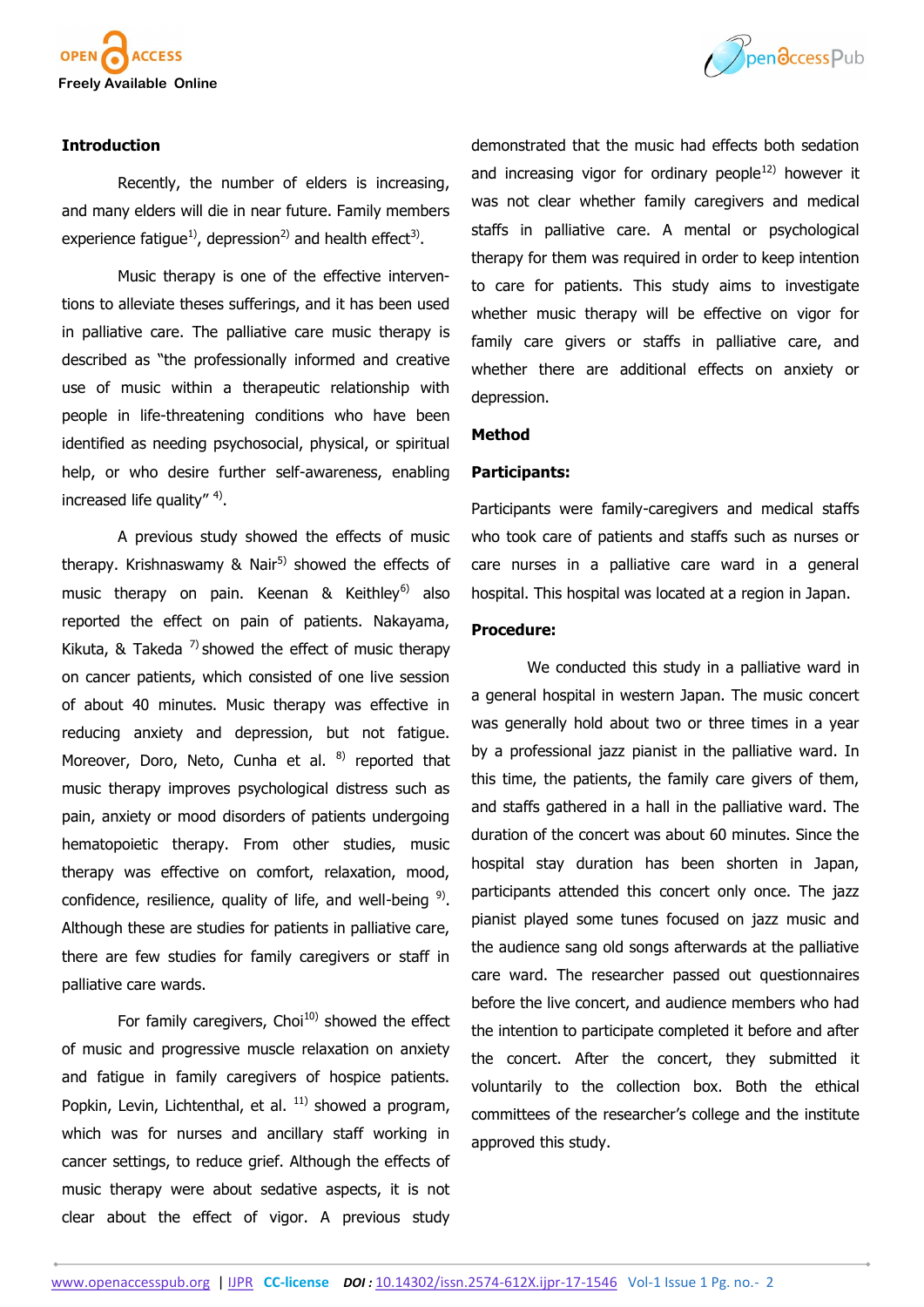



#### **Questionnaires:**

#### **Mood:**

We used Japanese UWEST Mood Adjective Check List (JUMACLE) by Shirasawa, Ishida, Hakoda, et al.  $^{13}$ ). It consisted of two factors including 20 questions, TA (Tensions Arousal, which shows the level of tension or anxiety) and EA (Energetic Arousal, which shows the level of vigor or activity). Participants measure each item from 1- to 4-point on the Likert scale. This scale has 4 point Likert scale. The range of scores was 20-80 point. The high score show high arousal.

## **Healing sense:**

We used two questions "I have peace of mind""My heart

was cured."by Matsuda, Atsumi, Suzuki et al<sup>14)</sup>. Participants rated each item from 1- point "I did not feel it at all" to 5- point "I feel clearly." We used a mean score of two questions.

# **Results.**



The TA score at the pre intervention was 18.0

point. Since the standard mean score of the TA  $^{13)}$  was 17.0 including 2 points SD, the score of tension level was standard. In order to examine the effects of music therapy, we conducted a statistic t-test on scores of pre and post. The TA score significantly decreased from 18.3

to 14.6 points ( $p<0.05$ ) (Figure 1).

Then the EA score at the pre intervention was 32.1 point in this study. Since the standard mean score was 24.0 point, the EA in this study was high. As for effects, the EA score significantly increased from 32.1 to 35.1 ( $p$ <0.05) (Figure 2).

The mean healing score was 4.5 point of the total 5.0. It may be a high score. To examine relationships between mood and healing, we conducted the "Peason's correlational analysis". The healing score significantly correlated with the EA score ( $r=.46$ ,  $p<.05$ ), but not with the TA (Table 1).

We show some comments of participants (Table 2). The number of comments were small, we showed total comments which were summed up.

#### **Discussion**

The TA significant decrease shows that music therapy was useful to decease tension or anxiety. It supports previous studies<sup>7)8)10</sup>). Most research shows the effects of anxiety on patients, and we show the same effects on family-caregivers and staffs.

The EA significant increase shows that music therapy increases energy or vigor of family-caregivers in the palliative care ward. There are few studies about this kind of effect. Kinds of melody may affect people differently. In this study, the pianist played tunes based on jazz music. Previous studies show that humans feel vigor when they listened music with a fast tempo  $15(16)$ and a complex melody<sup>15)</sup>. The jazz music in this study might include both a fast tempo and a complex melody, thus the EA might increase after the music therapy. Since mindfulness art therapy short version increase  $EA^{17}$ , the music therapy by jazz music may have the same kind of effect.

As for correlation analysis, the EA positively correlated with healing score. It means that a person feels the healing sense and gets high energy after music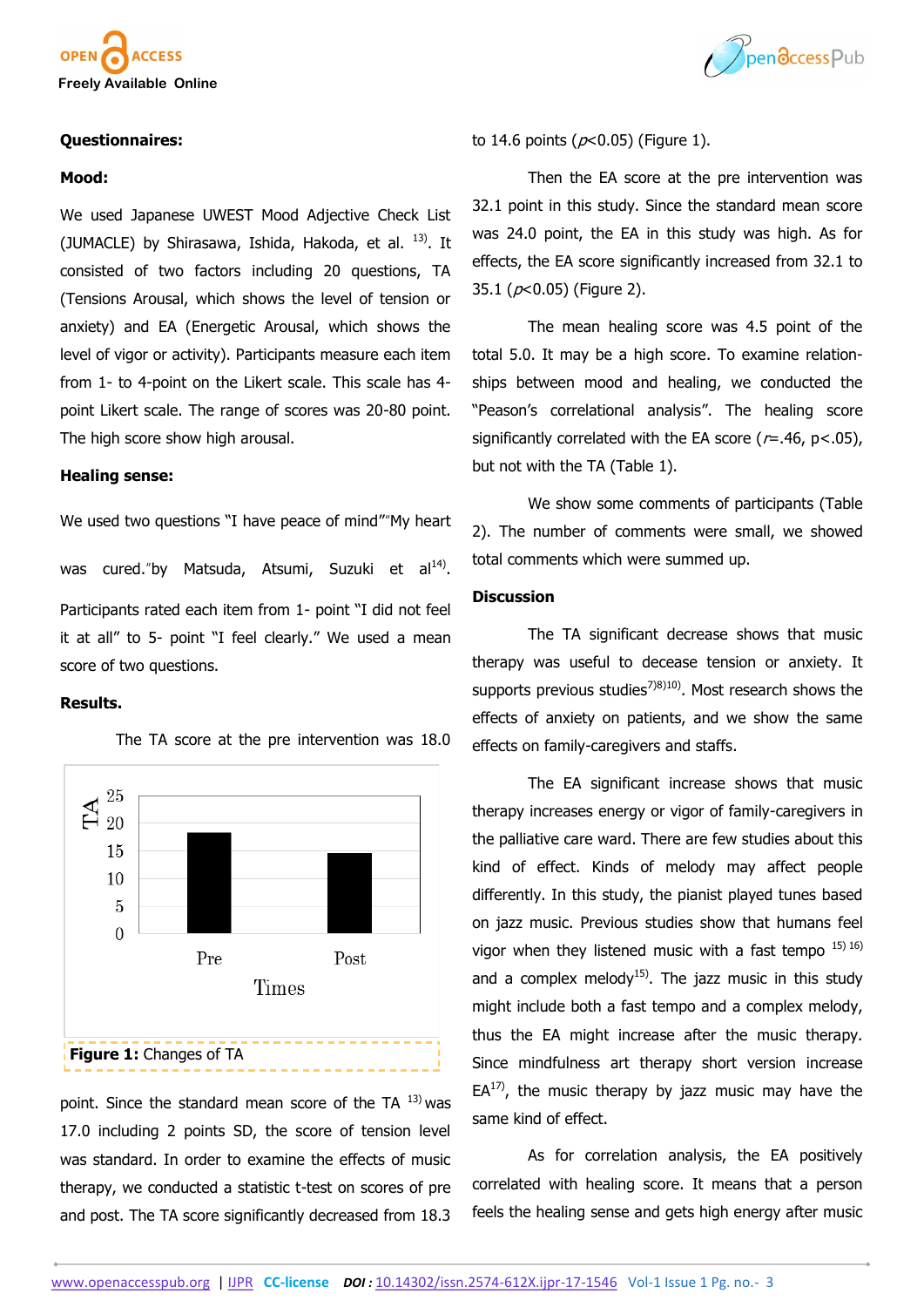





| <b>Table 1.</b> Correlation coefficient between mood and healing |  |  |  |
|------------------------------------------------------------------|--|--|--|
|                                                                  |  |  |  |

| TA                     | r=-.39   | $ p=.06$   |
|------------------------|----------|------------|
| ΙEΑ                    | $r = 46$ | $ p=0.02*$ |
|                        |          |            |
| $\frac{1}{2}$ * p<0.05 |          |            |

| Table 2. Samples of impression of the live concert                        |  |  |
|---------------------------------------------------------------------------|--|--|
| 1. We could have an enjoyable time.                                       |  |  |
| 2. Music was comfortable even though patients have a disease.             |  |  |
| 3. Tears brought out naturally.                                           |  |  |
| 4. Continuous visiting is wonderful.                                      |  |  |
| 5. I heard music with my mother with the disease and my baby in pregnant. |  |  |
| 6. I could forget everything and enjoyed.                                 |  |  |
| 7. The patients reacted with music who do not move in daily life.         |  |  |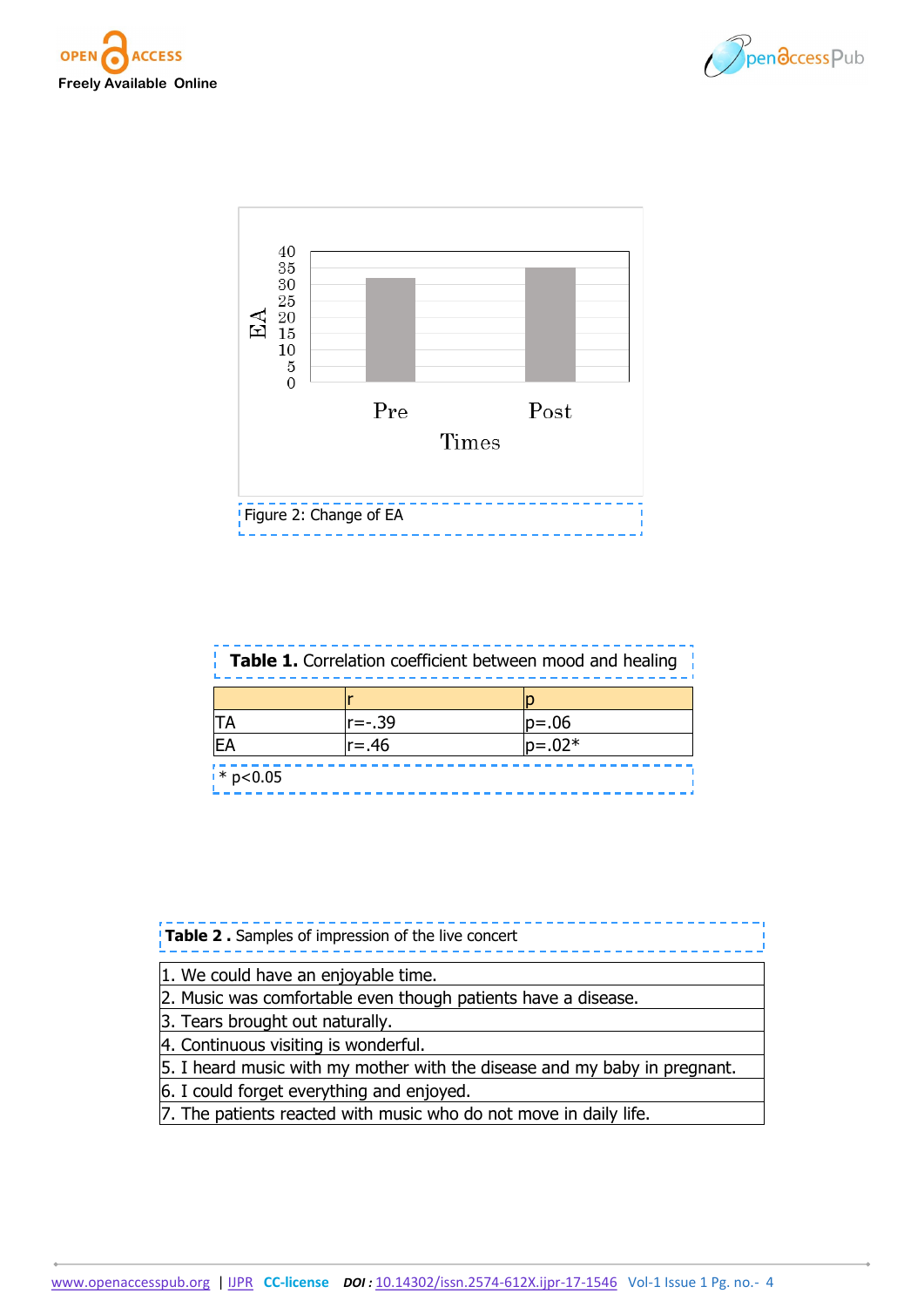



therapy. This result is a little different from a previous study. Naito  $18$ ) showed correlation between relaxation (healing sense) and inactive emotion. That is, there was not a correlation between vigor and healing. The reason of this difference was that, although the music was produced by a radio cassette in Naito<sup>18)</sup>, that in the present study was produced at a live concert by the professional pianist. The vibration of sound might influence of humans' heart, and intention or sympathy of player for audience might transmitted.

In the comments from the audience, there were some comments related to spirituality. A family member said, "Tears were brought out naturally" or "I heard music with my mother in the hospice together with my baby while I am pregnant (they seemed to feel transcendent like religion)." If spirituality is defined as "peace of mind" and "religion" 19), they felt spiritual sense. Music therapy might have an influence on spirituality. This fact supported the study by Burns, Perkins, Tong, et al.  $^{20)}$  in which family perceived spiritual support in music therapy.

As a limitation, the number of participants were small, and it is hard to generalize with this result. In order to generalize, we need to include many more participants. And we need to examine nature or character of Jazz music. Moreover, we did not set a control group, we need to examine the effects of this therapy including the control group.

## **Reference**

- 1. Clark M.M., Atherton, P.J., Lapid, M.I., et al.: Cancer caregiver fatigue: a high level of symptom burden. Am J Hospice & Palliat Care 2014; 31(2): 121-125
- 2. Rivera, H. : Depression symptoms in cancer caregivers. Clin J Onc Nurs 2008; 13:195-202
- 3. Bevans, M., Sternberg, E.M.: Caregiving burden, stress, and health effects among family caregivers of adult cancer patients. JAMA 2012; 307: 398-403
- 4. O'Callagham, C.: Objectivist and constructivist music therapy research in oncology and Palliative care: an overview and reflection. Music and Medicine 2009; 41-60
- 5. Krishnaswamy, P. & Nair, S.: Effect of music therapy on pain and anxiety levels of cancer patients: a pilot study. Indian J Palliat Care 2016; 307-311
- 6. Keenan, A.M, Keithley, J.K. (2015). Integrative Review: effects of music on cancer pain in adults. Onc Nurs Forum 2015:42: 368-375
- 7. Nakayama, H., Kikuta, F., Takeda, H. : A pilot study on effectiveness of music therapy in hospice in Japan. J Music Ther 2009; 46(2):160-172.
- **8.** Doro C.A., Neto, J.Z., Cunha, M.P. et al: Music therapy improves the mood of patients undergoing hematopoietic stem cell transplantation. Supprt Care Cancer 2017;25: 1013-1018
- 9. Burns, S.J., Harbuz, M.S. Hucklebridge, F., et al.: Multidisciplinary perspectives of music therapy in adult palliative care. Alter Ther Health Med 2001; 7: 48-56
- 10. Choi, Y.K.: The effect of music and progressive muscle relaxation on anxiety, fatigue, and quality of life in family caregivers of hospice patients. J of Music Ther 2010; 47: 53-69
- 11. Popkin, K., Levin, T., Lichtenthal, W.G., et al.: A pilot Music Therapy-Centered Grief intervention for nurses and ancillary staff working in cancer settings. Music Med 2011; 3(1): 40-46
- 12. Okura Y.: How people listen sound and music (in Japanese). Tokyo: Kokusyo Pub, 2010, p45.
- 13. Shirasawa, S., Ishida, T., Hakoda, Y. & Hraguchi, M. : The effects of energetic arousal on memory search, The Japan J Psychonomic Sci 1999; 17: 93- 99
- 14. Matsuda, M., Atsumi, K., Ito, Y. :What kind of music